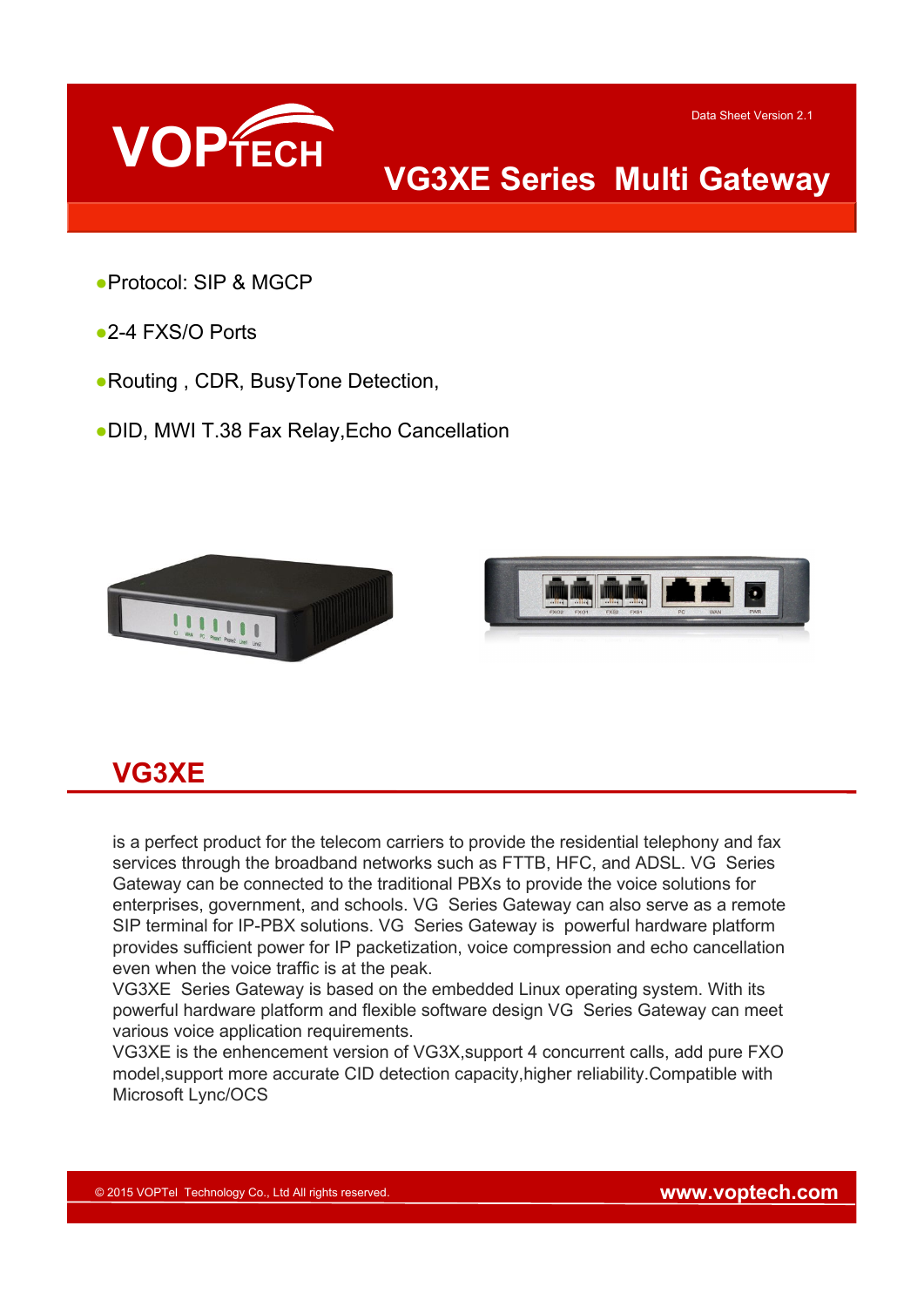

### Your Access to VOIP

## **1. Product Features**

| <b>Protocols</b>            | <b>SIP(RFC3261)</b>         | <b>UDP, TCP for Microsoft Lync</b>                                                                                                                                                                                                              |  |
|-----------------------------|-----------------------------|-------------------------------------------------------------------------------------------------------------------------------------------------------------------------------------------------------------------------------------------------|--|
|                             | <b>MGCP</b>                 |                                                                                                                                                                                                                                                 |  |
|                             | <b>IMS</b>                  |                                                                                                                                                                                                                                                 |  |
|                             | <b>Network</b>              | Telnet, SSH, HTTP, DHCP-Client, PPPoE, Radius, DNS                                                                                                                                                                                              |  |
| <b>Media</b><br>Processing  | <b>Caller ID</b>            | Bellcore Type 1&2, ETSI, BT, NTT, and DTMF-based CID                                                                                                                                                                                            |  |
|                             | Codes                       | G.711a/mu, G.729A                                                                                                                                                                                                                               |  |
|                             | <b>DTMF</b>                 | Transparent transmission, RFC2833, SIP-INFO, hook-flash events                                                                                                                                                                                  |  |
|                             | <b>Fax over IP</b>          | T.38 compliant Group 3 Fax Relay up to 33.6kbps and auto-switch to T.38 from<br>G.711 Fax pass-through, Fax data pump V.17, V.21, V.27ter, V.29, V.34 for T.38<br>fax relay. Support Smart Fax over IP (SFoIP) to make fax event more reliable. |  |
|                             | <b>Disconnect methods</b>   | Busy tone, polarity reversal/wink, loop current                                                                                                                                                                                                 |  |
|                             | <b>Echo cancellation</b>    |                                                                                                                                                                                                                                                 |  |
| <b>Security</b>             | <b>User-defined ports</b>   | SIP, HTTP/HTTPS port to access the Web GUI, RTP                                                                                                                                                                                                 |  |
|                             | <b>Whitelist</b>            | Whitelist of Web GUI and Telnet, IP address filtering of SIP                                                                                                                                                                                    |  |
|                             | <b>Encryption scheme</b>    | Encryption on SIP signaling or/and media streams                                                                                                                                                                                                |  |
|                             | <b>Ping blocking</b>        |                                                                                                                                                                                                                                                 |  |
| QoS                         |                             | DiffServ, TOS, 802.1P/Q VLAN tagging                                                                                                                                                                                                            |  |
| High                        | Redundancy                  | Primary-Standby, Active-Standby, Load balancing                                                                                                                                                                                                 |  |
| <b>Availability</b>         | <b>Failover</b>             | PSTN failover on power or network failure                                                                                                                                                                                                       |  |
| Remote<br><b>Management</b> | Device management           | TR069, SNMP                                                                                                                                                                                                                                     |  |
|                             | <b>Auto provision</b>       | TFTP, FTP, HTTP, DHCP option 66                                                                                                                                                                                                                 |  |
| <b>Features</b>             | <b>Call transfer</b>        | Blind transfer, consultative transfer                                                                                                                                                                                                           |  |
|                             | <b>Call forward</b>         | Call forward all (CFA), call forward no answer (CFNA), call forward busy (CFB)                                                                                                                                                                  |  |
|                             | <b>Call control</b>         | Routing based on the caller or callee number, digitmap, 3-way conference, speed<br>dialing, do not disturb (DND), forking, color ringback tone, hunt group, ring<br>cadence, message waiting indicator (MWI)                                    |  |
| Management                  | Log management              | 8 levels, syslog                                                                                                                                                                                                                                |  |
|                             | <b>Packet capturing</b>     | <b>Ethereal capturing, port capturing</b>                                                                                                                                                                                                       |  |
|                             | Configuration               | Configuration file import/export, reseting to the factory default                                                                                                                                                                               |  |
|                             | <b>Status and statistic</b> | Call status and history, device state monitoring and statistics collection                                                                                                                                                                      |  |
|                             | Version                     | Firmware upgrade via Web GUI                                                                                                                                                                                                                    |  |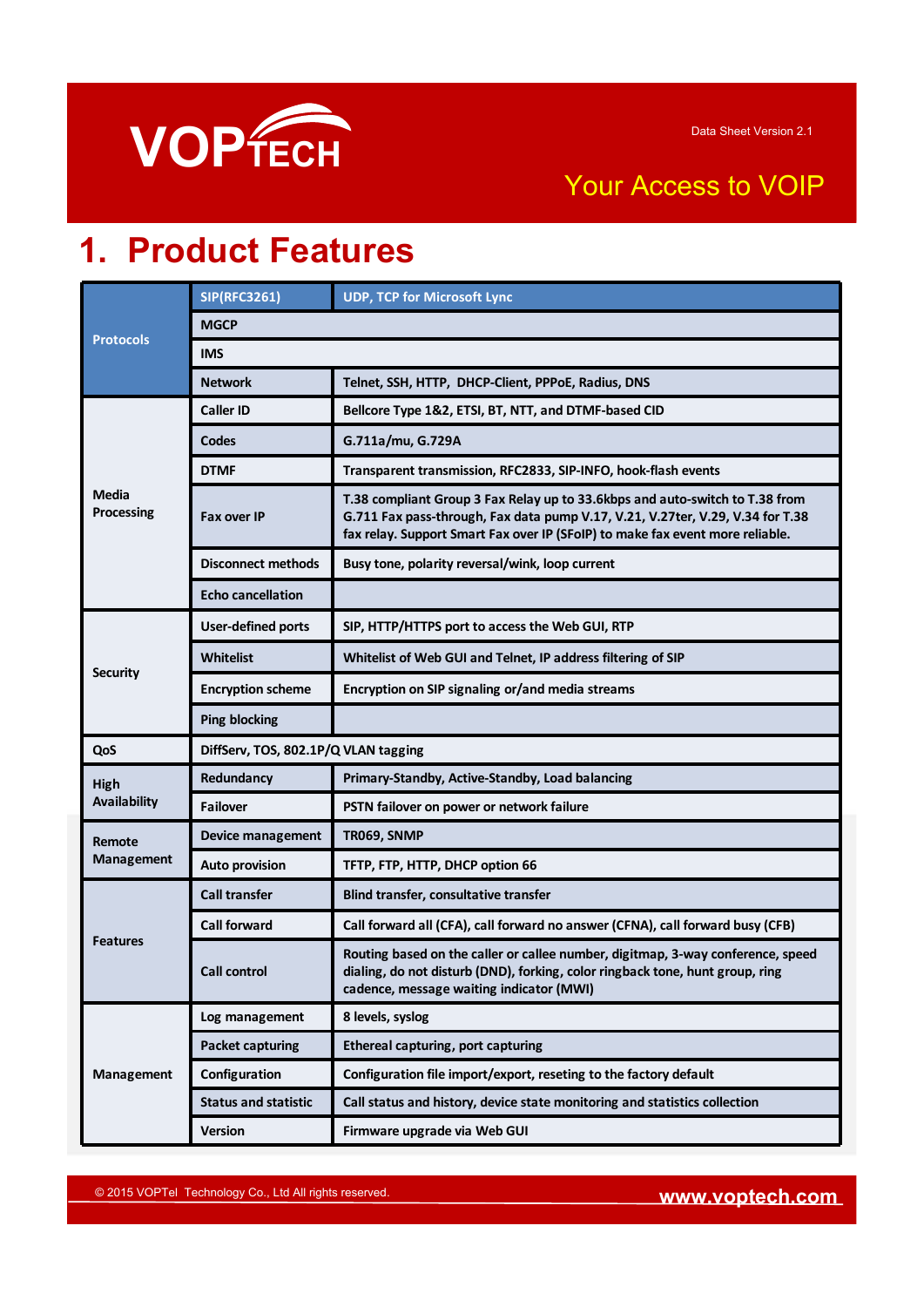

### Your Access to VOIP

# **2. Hardware Specifications**

| <b>Product</b>                    | <b>Model</b>                        | VG3XE-2S: 2 FXS ports<br>VG3XE-4S: 4 FXS ports<br>VG3XE-2: 2 FXO ports<br>VG3XE-4: 4 FXO ports<br>VG3XE-2S/2: 2 FXS ports and 2 FXO ports<br>VG3XE-2S/1: 2 FXS ports and 1 FXO port |
|-----------------------------------|-------------------------------------|-------------------------------------------------------------------------------------------------------------------------------------------------------------------------------------|
| <b>Front panel</b>                | <b>Indicator</b>                    | See Section 3                                                                                                                                                                       |
|                                   | 2 or 4 RJ11 ports                   | Ports that connect to phones/fax machines or analog lines.                                                                                                                          |
|                                   | 1 RJ45 WAN port                     | WAN interface to connect to the Internet, 10/100 Mbps                                                                                                                               |
| <b>Back panel</b>                 | 1 RJ45 PC port                      | LAN interface to connect PC, 10/100 Mbps                                                                                                                                            |
|                                   | 1 DC power connector                | Used for DC power connection                                                                                                                                                        |
|                                   | <b>Maximum number of FXS</b>        | 4                                                                                                                                                                                   |
| Capacity                          | <b>Maximum number of FXO</b>        | $\overline{\mathbf{4}}$                                                                                                                                                             |
|                                   | <b>Concurrent call capacities</b>   | 4 calls                                                                                                                                                                             |
| Performance                       | Lightning impulse withstand voltage | 2.5 kV                                                                                                                                                                              |
|                                   | <b>Ring voltage</b>                 | 65 V                                                                                                                                                                                |
|                                   | <b>CPU</b>                          | MIPS34Kc, 700MHz, SOC                                                                                                                                                               |
| <b>Hardware</b><br>specifications | <b>RAM</b>                          | 128MB                                                                                                                                                                               |
|                                   | <b>FLASH</b>                        | 64MB, DDR2                                                                                                                                                                          |
|                                   | Dimensions (W×D×H)                  | 150×109×30 (mm)                                                                                                                                                                     |
|                                   | Weight (net)                        | 300g                                                                                                                                                                                |
| <b>Physical features</b>          |                                     | 12 VDC/1 A                                                                                                                                                                          |
|                                   | <b>Power</b>                        |                                                                                                                                                                                     |
|                                   | <b>Enclosure material</b>           | <b>Plastic</b>                                                                                                                                                                      |
|                                   | <b>Mounting mechanism</b>           | <b>Desktop</b>                                                                                                                                                                      |
|                                   | <b>Operating temperature</b>        | 0 to 40 $\degree$ C                                                                                                                                                                 |
| Environmental                     | <b>Operating humidity</b>           | 10 to 90% (non-condensing)                                                                                                                                                          |
| requirements                      | Storage temperature                 | -40 to 70 °C                                                                                                                                                                        |
|                                   | <b>Storage humidity</b>             | 5 to 90% (non-condensing)                                                                                                                                                           |